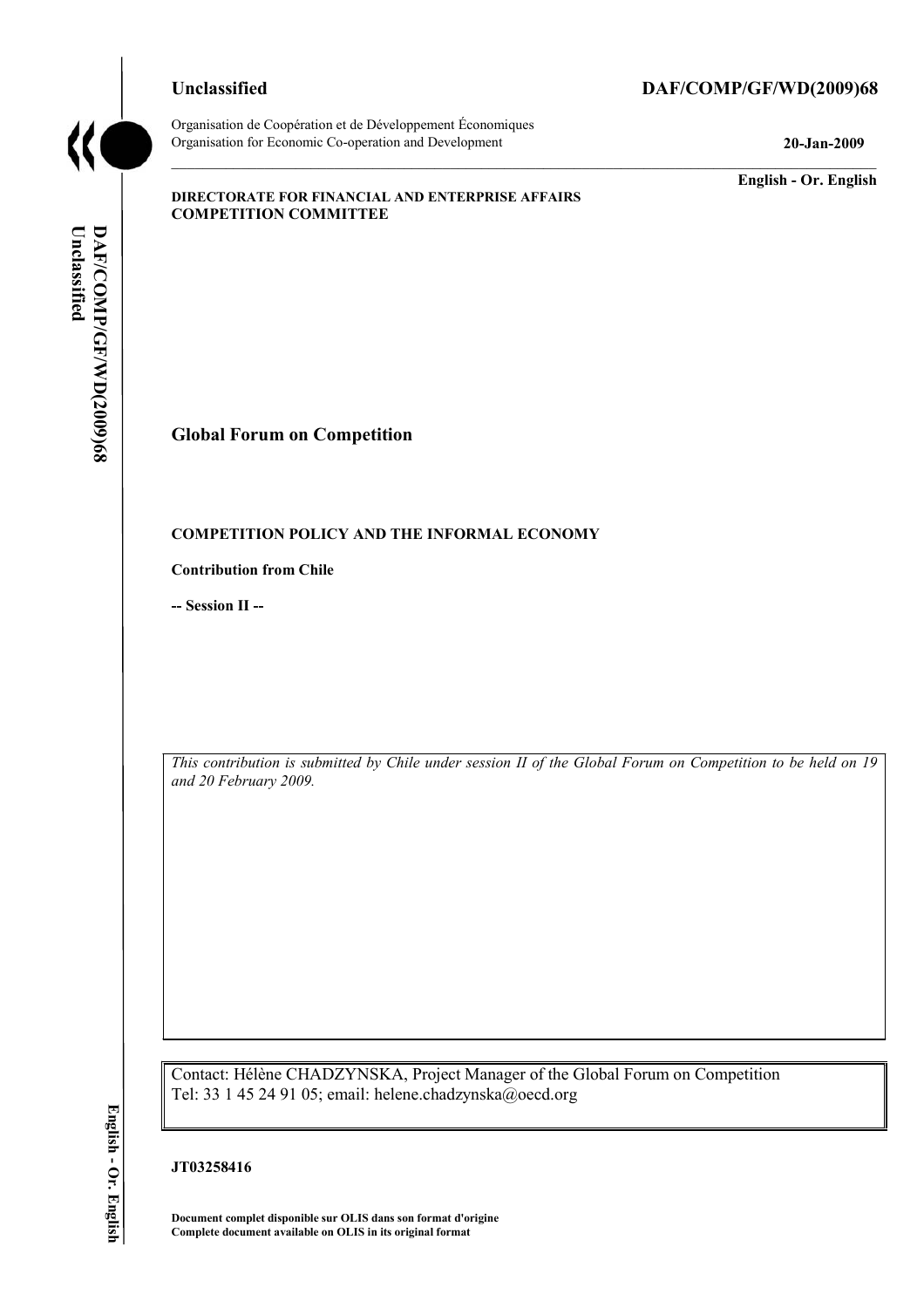# **THE INFORMAL SECTOR AND COMPETITION POLICY: THE CHILEAN FNE'S EXPERIENCE**

**--Chile--** 

#### **1. The concept of 'informal sector'**

1. The expression "informal sector" – or sometimes 'informal economy' - has no single meaning in the economic and social theory. One of its fields of application is the labour market, where it identifies people working in an unofficial way, i.e. under no contract, hence not covered by the social security system or by an established social protection net. This first meaning, along with some precisions needed for a formal definition, is the one used by the United Nations International Labour Organisation  $(ILO)^1$ . But this is not the connotation important to us in what follows.

2. The expression also stands for agents and businesses operating outside the legal and regulatory framework – such as, for instance, health care, property rights or the tax system. It can readily be seen that this concept can depict as many informal markets as there are agents and businesses in an economy. In other words, an informal sector can be observed in each economic activity and sector, although informality is predominant is some of these, as is the case of small and medium enterprises.

3. Formally, ILO has set up a conceptual framework for defining informal economy. This definition, adopted by the United Nations Organisation in its National Accounts System (1993), blends together both ranges – business and employment – of the informal economy.

### **2. The informal sector's economic impact**

4. According to the literature, Latin American countries exhibit a large incidence of the informal sector, which contributes to a high rate of black labour (informal employment) and to a low rate of tax compliance. Estimates for the Argentinean economy in 2004, for example, show the relative tax charge in its formal and informal sectors: "According to the Foundation for Latin American Research, the firms that pay their taxes on time and register their employees have a tax incidence of 37.3% of GDP, more than twice the informal sector's, all of which clearly bears negatively on the former's competitiveness. In some cases this can be deemed as unfair competition, able to push formal firms out of the market."

5. Tax considerations are far from being the sole concern caused by the informal sector, since local trade is also harmed. In order to increase and improve to informal sector's regulation, in 2007 the government sponsored a bill<sup>2</sup> on the grounds that "illegal trade is a serious national problem as long as it generates assorted costs and social damage. On the one hand, mention must be made of tax evasion. Besides, in many cases that illicit activity breaks the law of intellectual property thus affecting the claimants of involved rights, along with perverting the copyright system. Third, there is the distortion introduced in the illegal trade's product market, which translates into unfair competition to legitimate businesses. In the tax, sanitary, criminal, and copyright laws, and also in the municipal environment, measures have been taken to fight illegal trade and its harmful effects, to no avail. Defences adopted so far with the purpose of weakening illegal trade have consisted mainly in sanctioning the retailer, that is, they

 $\overline{a}$ 

 $1$  ILO introduced the concept of 'informal sector' for the first time in the early 70s, not without controversy, grounded on the complexity, dynamism and diversity of informal activities around the world. Only in 1993 ILO produced a statistically harmonised definition, based on the characteristics of activities and businesses related to the sector. Later on, in 2002, ILO acknowledged that workers and informal activities are not concentrated in one sector (or economic activity) alone, changing the concept to a wider one, from 'informal sector' to 'informal economy'.

<sup>2</sup> Senate's Bulletin N° 5069-03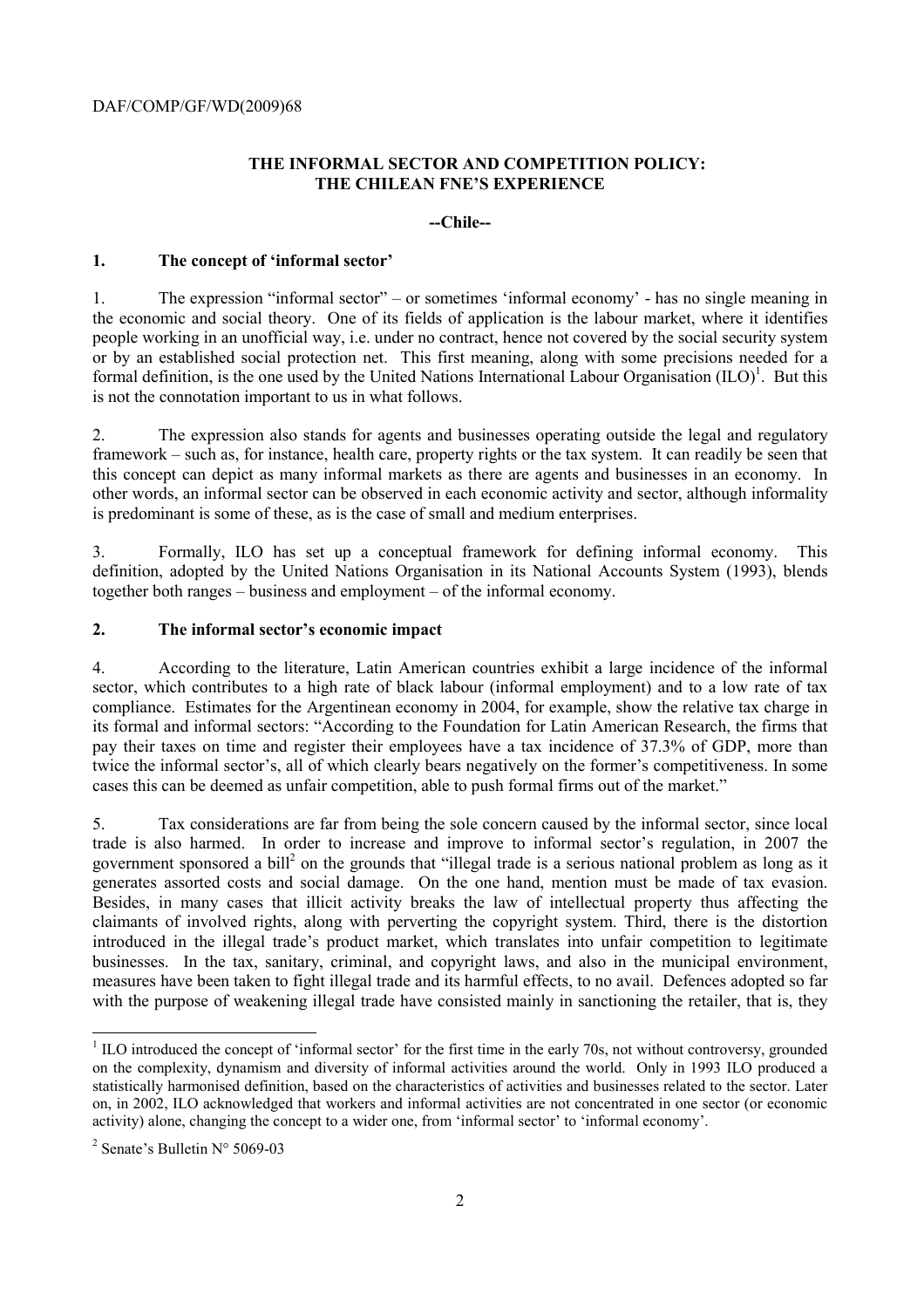aim at the final link in the productive chain and hence do not reach producers, managers or supervisors of the organisations behind this illicit activity. This bill intends… to prosecute the organisations and associations devoted to illegal trade, as a way of hindering its origins".

# **3. The informal sector in Chile**

6. The regular measurement of said sector in Chile is made by the National Statistics Institute, which measures levels and rates of monthly employment and unemployment in the country. The source of its figures is the National Employment Survey, in application since 1986. According to it, the local informal sector accounts for nearly 40% of total employment.

7. A further estimation of the informal economy's size and characteristics was developed by Sánchez and Labbé<sup>3</sup>, following the ILO methodology and the  $CASEN<sup>4</sup>$  survey for 2002. The researchers credited the informal sector with a 46% share, whereas ILO's data pointed at a 36% share. Finally, a World Bank's document for 2003 reported that the Chilean informal economy represented a 20% share of GNP, far below the regional average  $(41\%)$ .

8. All these figures betray the fact that the informal economy has not been thoroughly examined in Chile so far. Considering this issue's importance, the Ministry of Economic Affairs is setting up a research to assess and estimate the informal economy incidence and evolution, based on a household panel data. The outcome from the first instrument is expected for April 2009.

# **4. The Informal Sector and Competition Policy**

9. The Chilean Competition Law's<sup>5</sup> target is "to promote and defend free competition in markets". In subsequent articles it states that "the anticompetitive illicit are any deed, act or contract that prevents, restrict or obstruct free competition, or that tends to produce these effects" in a wide sense. The following literals illustrate anticompetitive behaviour, like collusive agreements and abuses of dominant position. The Chilean statute does not consider anticompetitive conducts per se, but analyses the transgression by means of the rule of reason. In this sense the case analysis always includes the definition of the relevant market and the identification of a market power used or obtained in a wrongful way, or –-in forwardlooking rulings-, whose acquisition generates significant risks of abuses or of coordination in the future market scenario.

10. Due to all this, in Chile the relation between the informal economy and the competition policy is not necessarily clear and straightforward, mainly because the informal economy and informal activities seldom have a market share large enough to result in a dominant position $6$ . This is all the more true since 2007, when the Unfair Competition Law was enacted<sup>7</sup>.

<sup>&</sup>lt;sup>3</sup> Sánchez, Marlene and Javier Labbé (2004), "The informal sector in Chile: A statistical vision", Ciencia y Trabajo, year 6, N° 14, October.

<sup>&</sup>lt;sup>4</sup> National Socio-Economic Characterisation Survey (CASEN), used to diagnose and assess the impact of government programmes on households. This survey is carried out by Chile's Planning Ministry.

 $<sup>5</sup>$  DL 211 / 1973 and its amendments, summarised in the DL 1/2005 of the Ministry of Economics Affairs.</sup>

<sup>&</sup>lt;sup>6</sup> This framework led to the early dismissal of a number of cases where no background for defining markets or evidence of market power was available.

 $^{7}$  Law N° 20.169 / 2007.